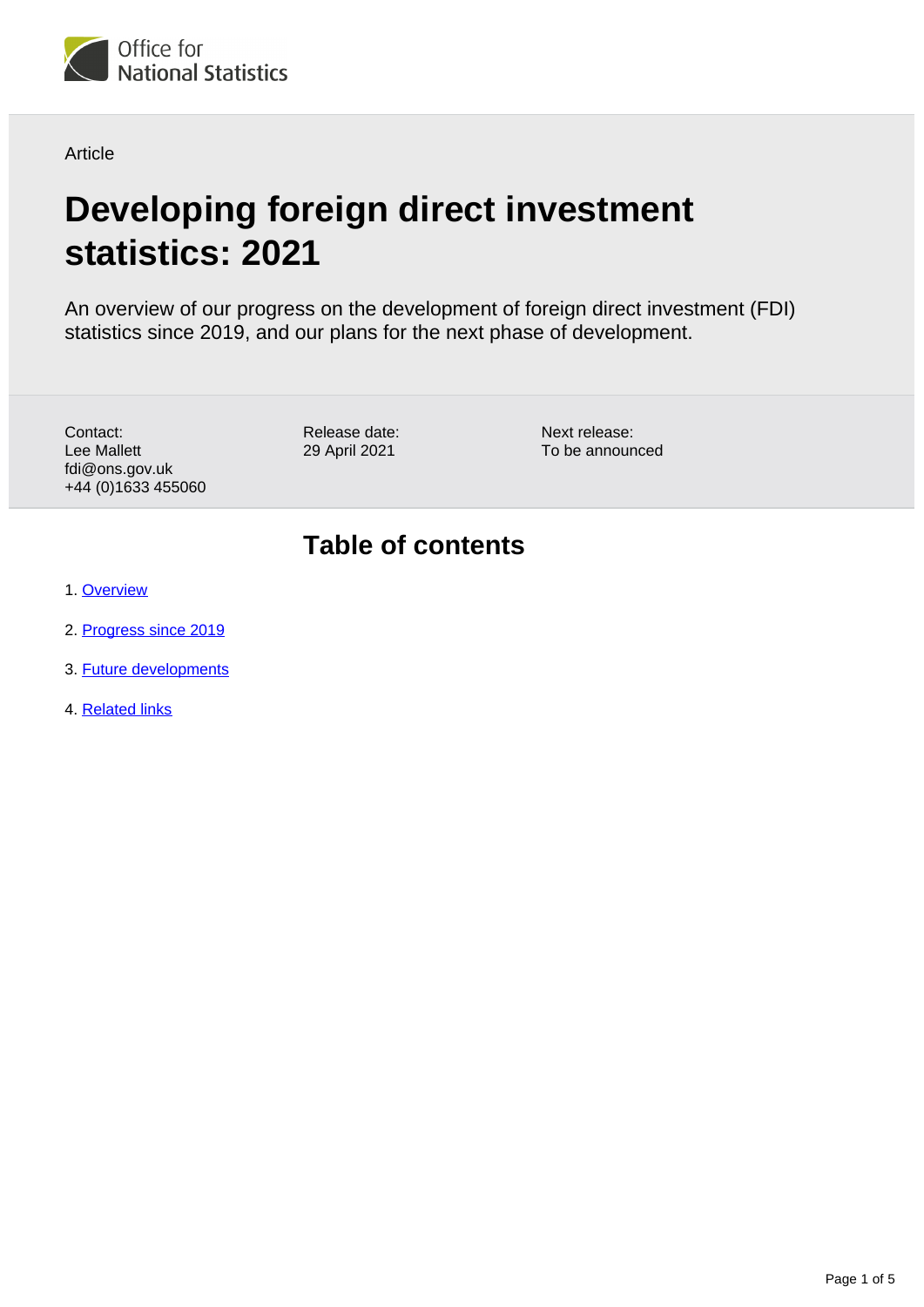### <span id="page-1-0"></span>**1 . Overview**

This article is an update of [Developing foreign direct investment statistics: 2019](https://www.ons.gov.uk/businessindustryandtrade/internationaltrade/articles/developingforeigndirectinvestmentstatistics/2019) with details of our progress made since then and our plans for the next stages of this project.

This development plan reflects our current ambitions and is in line with current estimates of delivery timeframes, resource availability and the priorities of both the Office for National Statistics (ONS) and our users. As such, this plan should be considered indicative, and is sensitive to changes to priorities or resource availability.

This development is part of the wider work to transform trade and investment statistics, and complements the UK [trade development plan: 2020](https://www.ons.gov.uk/businessindustryandtrade/internationaltrade/articles/uktradedevelopmentplan/2020) article published June 2020.

#### **Context**

Foreign direct investment (FDI) refers to cross-border investments made by residents and businesses from one country into another, with the aim of establishing a lasting interest in the country receiving investment. FDI statistics are valuable measures of cross-border activity between the UK and the rest of the world.

There has been a notable increase in user demand for FDI statistics since the UK referendum on EU membership in 2016, with users requiring timelier, more granular, and high-quality statistics.

In response to a [National Statistics Quality Review \(2016\)](https://www.ons.gov.uk/methodology/methodologytopicsandstatisticalconcepts/qualityinofficialstatistics/qualityreviews), a number of [methodological improvements](https://www.ons.gov.uk/economy/nationalaccounts/balanceofpayments/methodologies/methodologicalimprovementstoforeigndirectinvestmentstatisticsnovember2017#fdi-population-improvements) were made to FDI statistics in 2017. A [compliance check](https://osr.statisticsauthority.gov.uk/correspondence/compliance-check-on-foreign-direct-investment-fdi-statistics/) undertaken by the Office for Statistics Regulation (OSR) in 2018 and the [House of Commons Select Committee on International Trade](https://old.parliament.uk/business/committees/committees-a-z/commons-select/international-trade-committee/) in 2019 presented further recommendations, some of which have since been progressed. A recent [follow-up review](https://osr.statisticsauthority.gov.uk/correspondence/mark-pont-to-rob-pike-and-jane-naylor-compliance-check-of-ons-foreign-direct-investment-statistics-and-dit-inward-investment-statistics/) of progress against each of the recommendations was carried out by the OSR. These recommendations continue to be addressed as part of the ongoing FDI development project.

## <span id="page-1-1"></span>**2 . Progress since 2019**

The development plan published in 2019 listed [several priority areas](https://www.ons.gov.uk/businessindustryandtrade/internationaltrade/articles/developingforeigndirectinvestmentstatistics/2019#development-priorities) for developing foreign direct investment (FDI) statistics. Short-term priorities involved reviewing the current processes, including the population frame, data collection process and results system. Medium- to long-term priorities involved the development of new statistics, including FDI by type and subnational FDI.

To address the priorities, we have introduced several improvements to the production of FDI statistics, both in terms of the data sources, and methods and systems that underpin the collection of data. We have worked to secure new information on company structures and financial data. This has enabled us to further inform the population and sample design, allowing us to enhance the coverage of businesses in scope for FDI, and introduce new variables for use in our sample stratification. This work will continue over the next phase of development.

From March 2021, we launched enhanced quarterly and annual FDI surveys, which included new questions to allow the collection of more granular data relating to FDI by type of investment, disinvestment, subnational FDI, and re-invested or retained earnings. We carried out a review of the existing questions and guidance, and incorporated improvements where appropriate.

We also included new questions relating to modes of supply and embedded the collection of outward foreign affiliate statistics (OFATS) data into the annual outward FDI survey. As a result, we expanded our data collection teams and updated our systems to support the collection of these new data.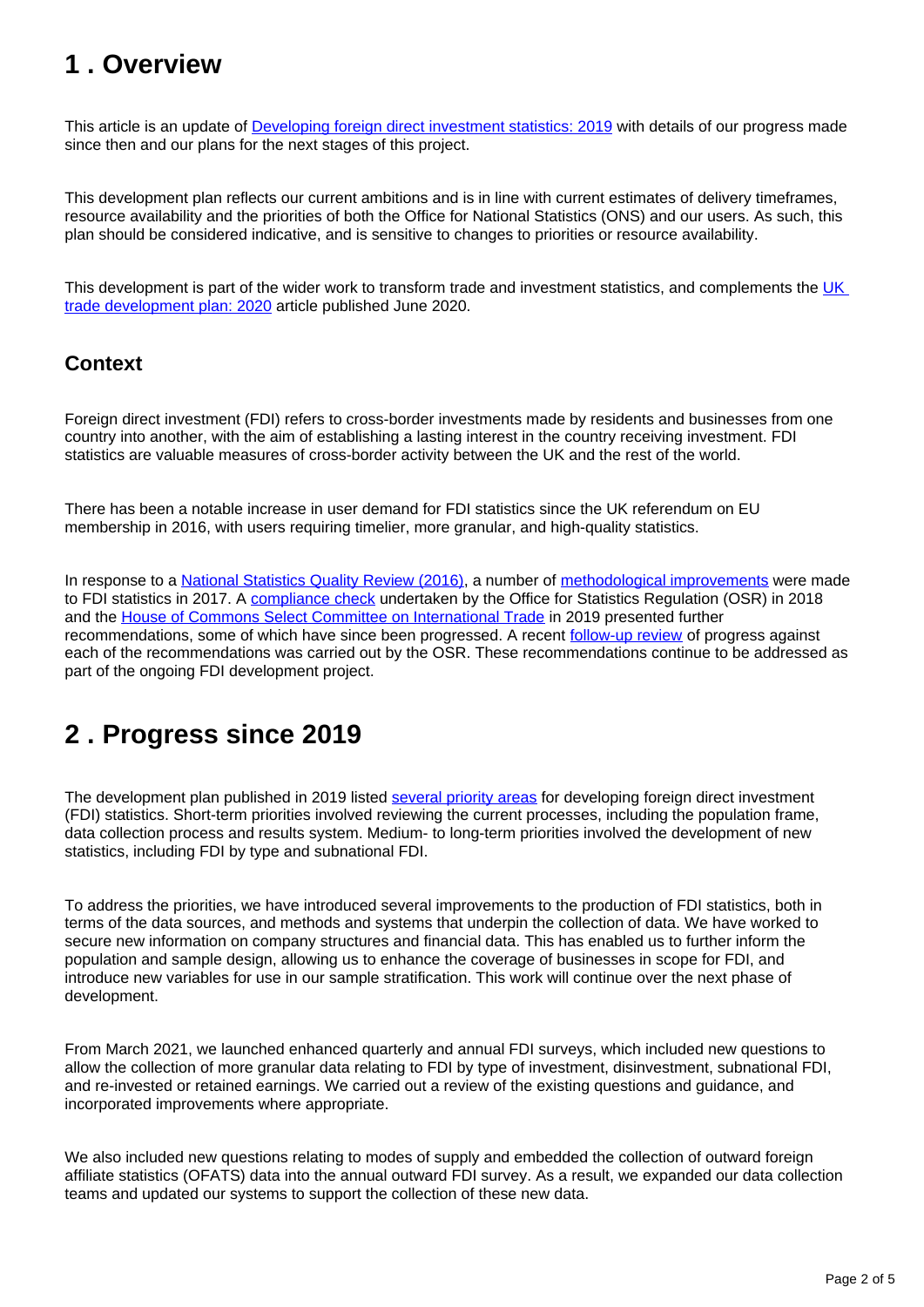We have reviewed our existing processes and developed our results processing, population and sampling systems. These new systems are easily adaptable to enable further improvements to the processing and production of FDI statistics. We will continue to review and adapt these systems in future iterations of the development.

The establishment of the International Analysis Team has also led to the publication of analysis of the following areas relating to FDI:

- [Foreign direct investment: a methods comparison of ONS and externally produced estimates](https://www.ons.gov.uk/economy/nationalaccounts/balanceofpayments/articles/foreigndirectinvestmentamethodscomparisonofonsandexternallyproducedestimates/2020-04-14)
- [Foreign-owned UK businesses, experimental insights: July 2020](https://www.ons.gov.uk/businessindustryandtrade/business/activitysizeandlocation/articles/foreignownedukbusinessesexperimentalinsights/july2020)
- [UK's outward investment network: January 2019 to October 2020](https://www.ons.gov.uk/economy/investmentspensionsandtrusts/articles/uksoutwardinvestmentnetwork/january2019tooctober2020)

Our research continues to be guided by feedback from users and aims to support the understanding and interpretation of FDI involving UK companies.

### <span id="page-2-0"></span>**3 . Future developments**

The development priorities for foreign direct investment (FDI) statistics reflect the user needs captured following consultations with stakeholders in October 2018 and March 2019. We continue to engage with our users to ensure new requirements are fed into the development.

This section outlines our plans for the next phase of development, to further improve the quality of FDI statistics and meet user demand. The priorities presented in this development plan are open for feedback.

Broad timelines are included to provide users with a greater understanding of the planned development work. As a guide, immediate term refers to developments for which significant progress or delivery is expected within 6 months, short-term refers to those targeted for delivery between 6 and 12 months, medium-term refers to those targeted for delivery between 12 months and 2 years, and developments targeted for delivery longer than 2 years are considered long-term.

#### **Further quality improvements (immediate to short-term)**

The [compliance check](https://osr.statisticsauthority.gov.uk/correspondence/mark-pont-to-rob-pike-and-jane-naylor-compliance-check-of-ons-foreign-direct-investment-statistics-and-dit-inward-investment-statistics/) (2021) carried out by the Office for Statistics Regulation (OSR) highlighted areas for further improving the quality of FDI statistics, such as a review of the non-survey sources used to compile FDI statistics and broadening our user engagement. We will carry out a review of the processes for quality assuring the Bank of England source data, using the [Quality Assurance of Administrative Data \(QAAD\) framework](https://osr.statisticsauthority.gov.uk/wp-content/uploads/2019/02/qualityassurancetoolkit_updated_Feb19_2.pdf) published by the OSR, as suggested.

We plan to engage with users of FDI statistics outside of government, to ensure their needs are fed into the development, and base our approach on the *guidance to user engagement* published by the OSR. We also plan to review our existing methodology for compiling FDI statistics to ensure we are using the most appropriate statistical methods.

Since 2019, we have procured a new commercial data source to inform our sample design and enhance the coverage of our target FDI population. We will continue to investigate the use of this data source, to determine further changes that could be made, which we hope to implement within the next stage of development.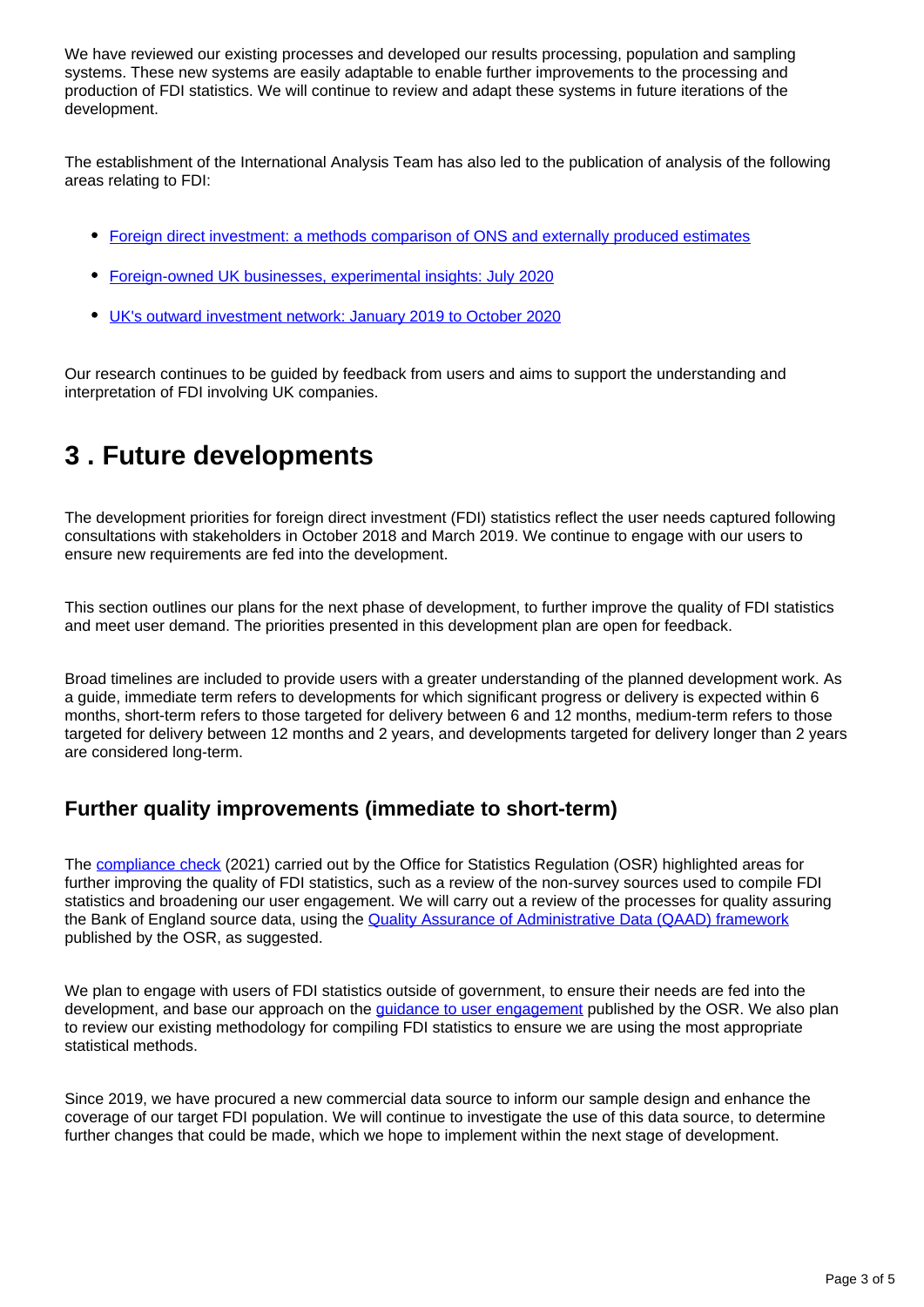### **Systems and processes (short-term)**

We have made substantial progress since 2019 in re-developing our results processing and population and sampling systems to improve our processes and ensure they are easily adaptable. We will continue to develop these systems to allow for the implementation of further improvements and to enable the processing of new data and production of new statistics.

From March 2021, the collection of outward foreign affiliate statistics (OFATS) data has been embedded into the annual outward FDI survey; we plan to review the systems used to compile OFATS following this change.

### **New statistics (short- to medium-term)**

The new FDI surveys were launched from March 2021 to collect more granular data such as FDI by type of investment, disinvestment and subnational FDI. We will look to use these new data and develop appropriate methods with the aim of producing new statistics, for example, by type of investment (greenfield, mergers and acquisitions and corporate restructuring), and at different geographic levels (such as by subnational areas within the UK).

The [2019 development plan](https://www.ons.gov.uk/businessindustryandtrade/internationaltrade/articles/developingforeigndirectinvestmentstatistics/2019#development-priorities) listed other new statistics that would be of interest to our users, such as FDI by business or investment characteristic (for example, employment or jobs created) and by ultimate destination country. The embedding of OFATS data collection into the annual outward FDI survey will provide information to aid in the production of these new statistics. These will be considered in future iterations of development.

As this is the first time that we are collecting these new data, we must ensure we consider the quality of these estimates. As such, we will first look to publish these as Experimental Statistics and will continue to develop them as more data become available.

Having quarterly FDI statistics by country and industry is a priority for our users. We therefore plan to investigate our options for producing these, including the impacts to our systems and processes.

#### **Implementation plans**

Development of foreign direct investment (FDI) statistics continues to be a priority within the Economic Statistics Group (ESG) at the Office for National Statistics (ONS). We also want to ensure that the high-quality standards of current FDI statistics are maintained. As such, it is a large, distinct development project with dedicated analytical and technical resources devoted to pursuing these developments.

The project continues alongside the FDI results processing team to benefit from their experience and expertise in this area, and to ensure the needs of users are continuously reflected throughout the development. We have also established a new International Analysis Team whose focus is on producing analytical insights into both trade and investment.

#### **Feedback**

We have published this update to give users a greater understanding of the planned development work associated with foreign direct investment (FDI) statistics. It has been prioritised in line with the Economic Statistics Transformation Programme and known user needs.

We welcome all communications from users both in terms of this development plan and more widely in relation to the [FDI publication](https://www.ons.gov.uk/economy/nationalaccounts/balanceofpayments/bulletins/foreigndirectinvestmentinvolvingukcompanies/previousReleases) and outputs. If you would like to provide feedback, please contact us by email: *[fdi@ons.gov.uk.](mailto:fdi@ons.gov.uk)*